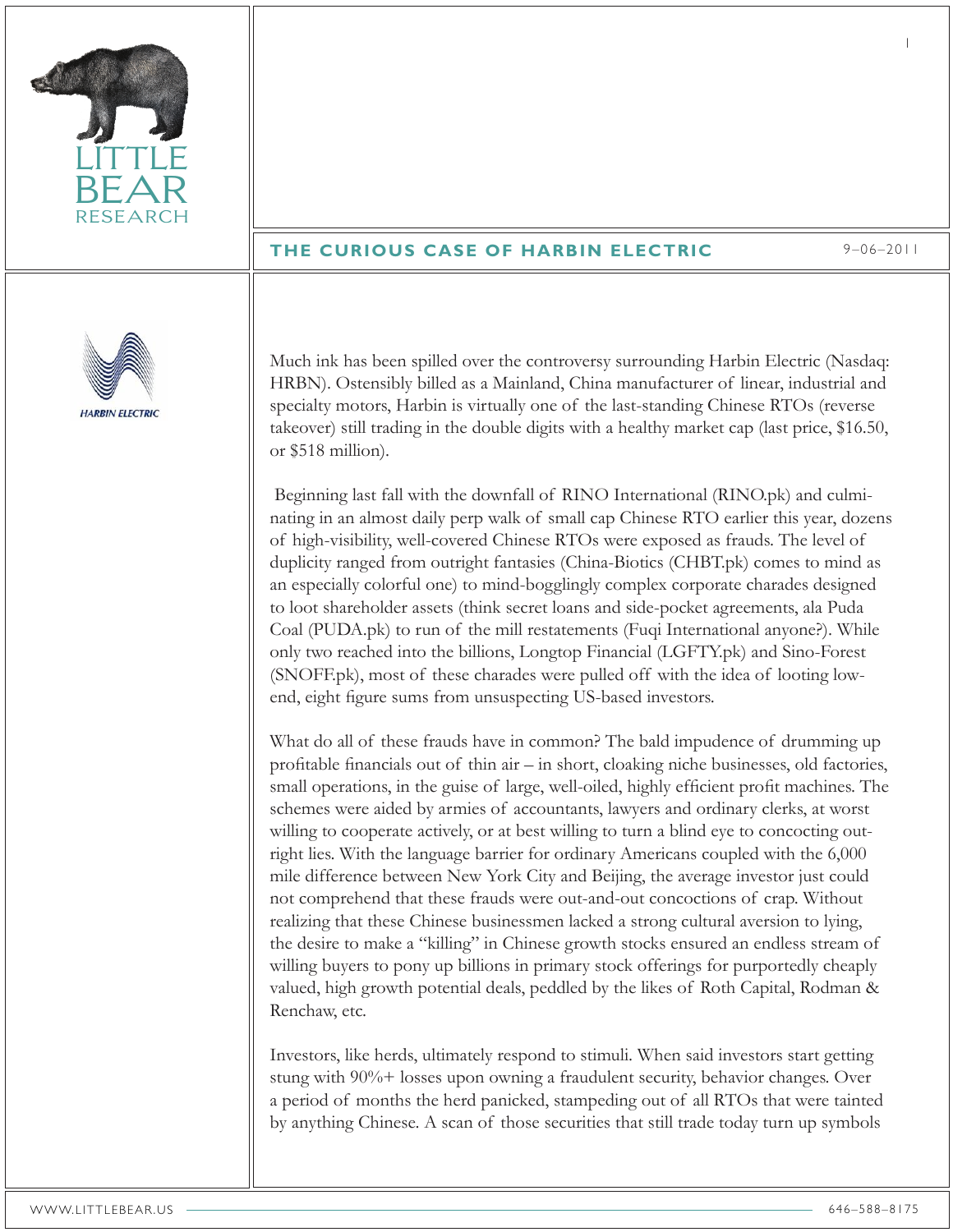

## **THE CURIOUS CASE OF HARBIN ELECTRIC**



by the handful, trading in \$1, \$2 & \$5 price tags, with most carrying market-caps well below \$100m.

Yet Harbin stands at \$16 and change, almost exactly where it was quoted in the beginning of September 2010 before all the carnage took place. Its' not for lack of detractors – over the past 90 days numerous short-sellers have picked over Harbin's operations and financials, providing evidence beyond a reasonable doubt that at the very least Harbin is being untruthful with its' investors as to its size, scope and profitability of its' business.

The latest to bring out the evidence this morning is Alfred Little. A noted Chinese short seller, Alfred meticulously documents conversations his investigator has with the Chinese official in charge of land sales in Xi'an, proving beyond a reasonable doubt (in my mind) that Harbin lied in its most recent 10-Q filing regarding a purported multimillion dollar land purchase.

For many quarters Harbin had been reporting usually large profit margins and net income. Yet its cash flow has historically been negative – leading it to borrow copious sums of money from an assortment of Chinese State-owned banks. If you believed the profits were fictitious where could Harbin have been hiding the cash? According to Little they pulled a page out of Sino-Forest's playbook and plunked down a \$23 million deposit on a \$38.8 million land purchase, purportedly to house a giant new factory in the outskirts of Xi'an. (Read the full report here)

When you put out deceitful financials and report fictitious profits, you must account for the cash somewhere. Amongst the Chinese RTO frauds, there have historically been two approaches. Some of the frauds would report continuously building cash piles (Longtop Financial is a prime example of this strategy) over many quarters. The downside to this approach is you must continuously string accountants along with fictitious bank statements, while in theory said auditors should be able to uncover such fraud by simply contacting the right people at the bank to confirm or deny your statements.

A better way to pull off the fraud is to hide the profits in purchases of fake assets. It a lot harder for an auditor to discover that the factory you've built for \$75 million only cost you \$15 and change. The story gets even more opaque when you claim tracts of land at valuations that at face value sound legit. While the whole story hasn't come out on Sino-Forest, that seems to have been the modus operandi in place over there. And